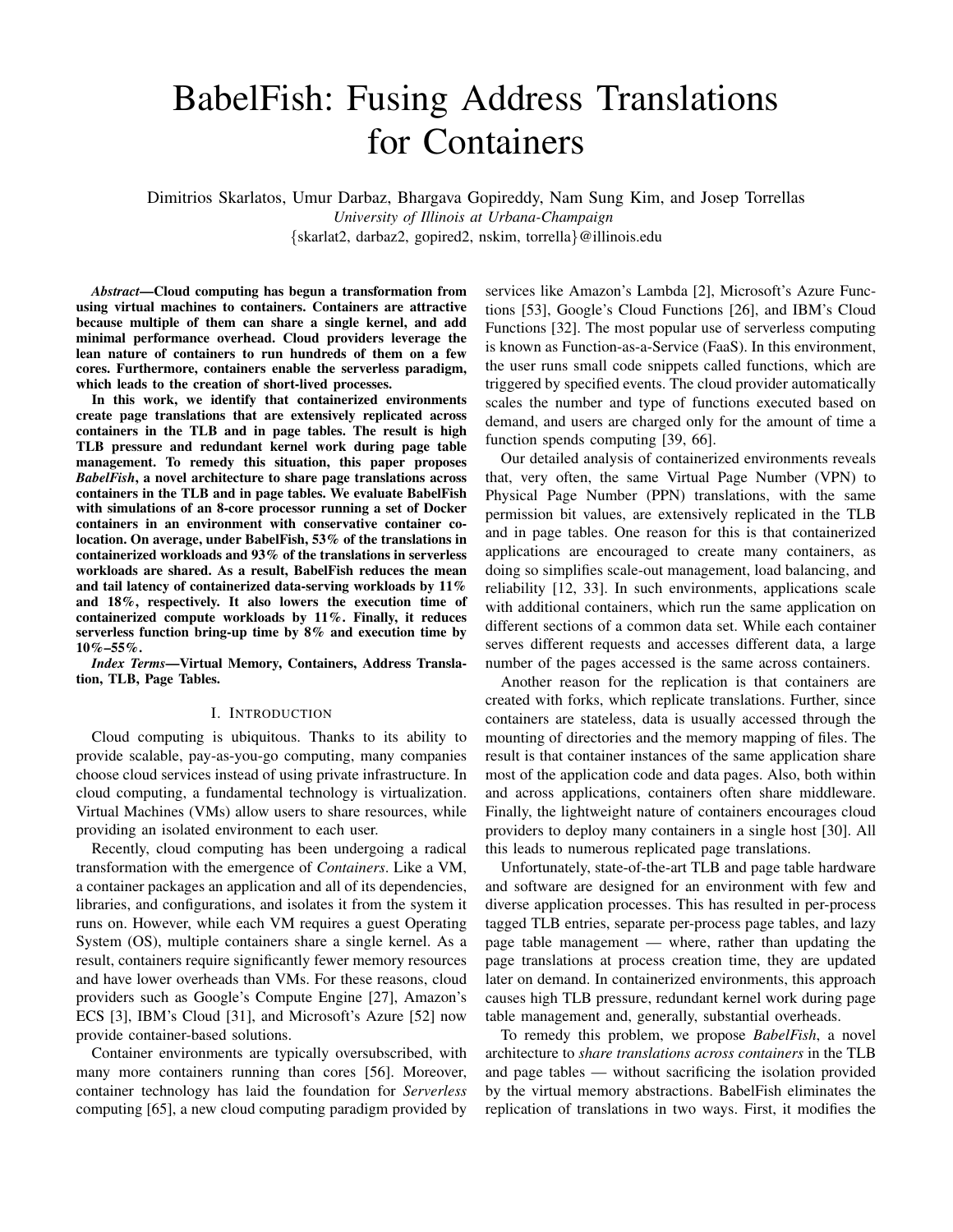TLB to dynamically share identical {VPN, PPN} pairs and permission bits across containers. Second, it merges page table entries of different processes with the same {VPN, PPN} translations and permission bits. As a result, BabelFish reduces the pressure on the TLB, reduces the cache space taken by translations, and eliminates redundant minor page faults. In addition, it effectively prefetches shared translations into the TLB and caches. The end result is higher performance of containerized applications and functions, and faster container bring-up.

We evaluate BabelFish with simulations of an 8-core processor running a set of Docker containers in an environment with conservative container co-location. On average, under BabelFish, 53% of the translations in containerized workloads and 93% of the translations in FaaS workloads are shared. As a result, BabelFish reduces the mean and tail latency of containerized data-serving workloads by 11% and 18%, respectively. It also lowers the execution time of containerized compute workloads by 11%. Finally, it reduces FaaS function bring-up time by 8% and execution time by 10%–55%.

#### II. BACKGROUND

#### *A. Containers*

Containers are a lightweight software virtualization solution that aims to ease the deployment of applications [44]. A container is defined by an image that specifies all of the requirements of an application, including the application binary, libraries, and kernel packages required for deployment. The container environment is more light-weight than a traditional VM, as it eliminates the guest operating system. All of the containers share the same kernel and, consequently, many pages can be automatically shared among containers. As a result, containers typically exhibit better performance and consume less memory than VMs [67]. Docker containers [21] is the most prominent container solution. In addition, there are management frameworks, such as Google's Kubernetes [28] and Docker's Swarm [20], which automate the deployment, scaling, and maintenance of containerized applications.

The lightweight nature of containers has led to the Functionas-a-Service (FaaS) paradigm [32, 24, 26, 2, 53]. In FaaS, the user provides small code snippets, called *Functions*, and providers charge users only for the amount of time a function spends computing. In FaaS environments, many functions can be running concurrently, which leads to high consolidation rates.

Containers rely on OS virtualization and, hence, use the process abstraction, rather than the thread one, to provide resource isolation and usage limits. Typically, a containerized application scales out by creating multiple replicated containers, as this simplifies load balancing and reliability [12, 33]. The resulting containers usually include one process each [22], and run the same application but use different sections of data. For example, a graph application exploits parallelism by creating multiple containers, each one with one process. Each process performs different traversals on the shared graph. As another example, a data-serving workload such as Apache HTTPD, creates many containers, each one with one process. Each process serves a different incoming request. In both examples, the containers share many pages.

## *B. Address Translation in x86 Linux*

Figure 1 shows a conventional TLB organization. Each entry includes a Valid bit (V), a Virtual Page Number (VPN), a Physical Page Number (PPN), flags, and a Process Context Identifier (PCID). The PCID identifies the process, and is shorter than the pid that the OS assigned to the process. For an access to hit in the TLB, both VPN and PCID have to match. In modern processors, a core typically has an L1 instruction TLB, an L1 data TLB, and a unified L2 TLB.



Fig. 1: Conventional TLB organization.

When an access misses in both L1 and L2 TLBs, a page table walk begins. This is a multistep process performed in hardware. Figure 2 shows the page walk for an address in the x86-64 architecture. The hardware reads the CR3 control register, which contains the physical address of the Page Global Directory (PGD) of the currently-running process. The hardware adds the 40-bit CR3 register to bits 47-39 of the virtual address. The result is the physical address of an entry in the PGD. The hardware reads such address from the memory hierarchy — accessing first the data caches and, if they declare a miss, the main memory. The data in that address contains the physical address of the Page Upper Directory (PUD), which is the next level of the translation. Such physical address is then added to bits 38-30 of the virtual address. The contents of the resulting address is the physical address of the nextlevel table, the Page Middle Directory (PMD). The process is repeated using bits 29-21 of the virtual address to reach the next table, the Page Table (PTE). In this table, using bits 20-12 of the virtual address, the hardware obtains the target physical table entry (pte $_t$ ). The pte $_t$  provides the PPN and additional flags that the hardware uploads into the L1 TLB to proceed with the translation of the virtual address.



Fig. 2: Page table walk.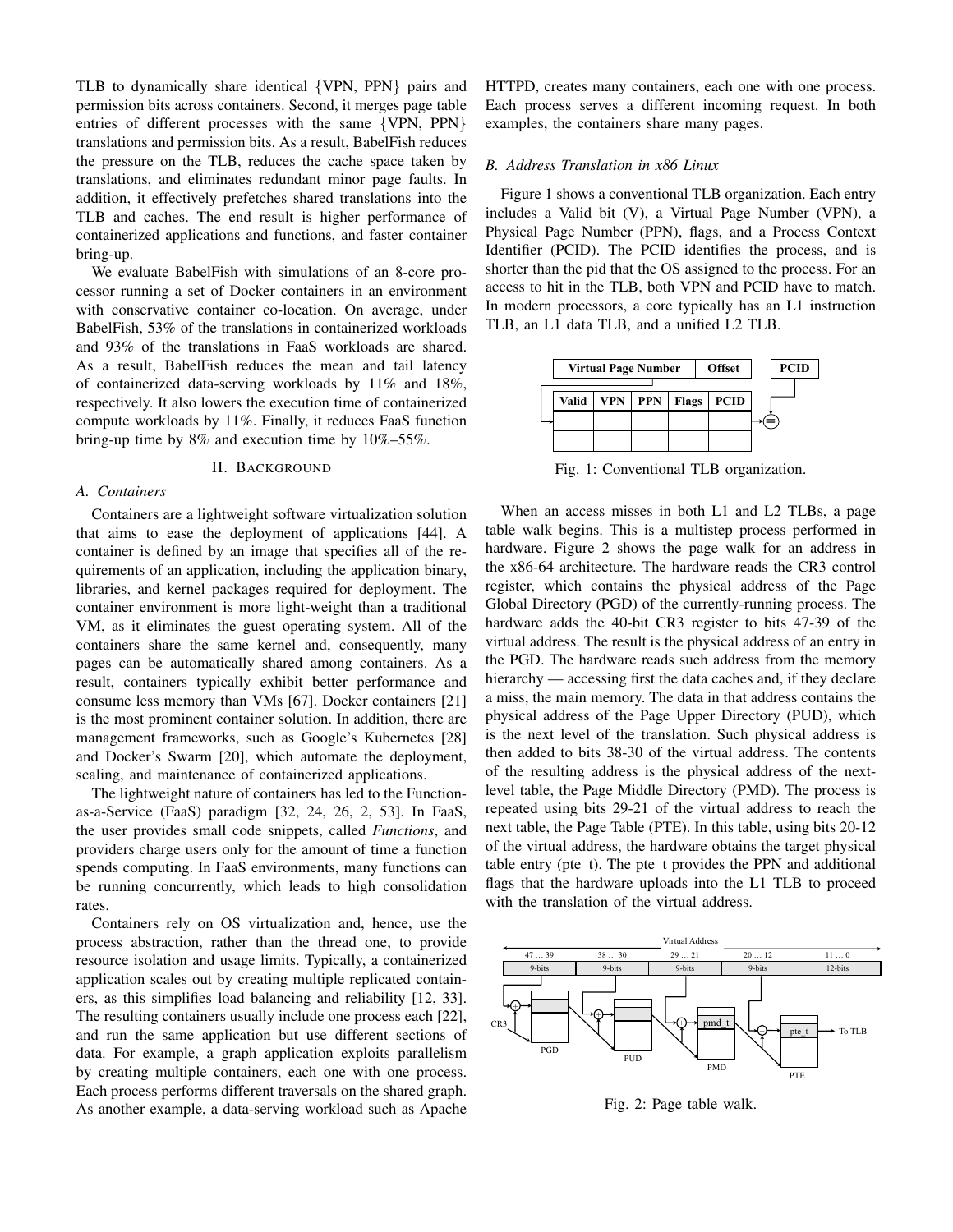In theory, a page walk involves four cache hierarchy accesses. In practice, each core has a translation cache called the Page Walk Cache (PWC) that stores a few recently-accessed entries of the first three tables (PGD, PUD, and PMD). The hardware checks the PWC before going to the cache hierarchy. If it hits there, it avoids a cache hierarchy access.

When this translation process fails, a page fault occurs and the OS is invoked. There are two relevant types of page faults: major and minor. A major one occurs when the page for one of these physical addresses requested during the walk is not in memory. In this case, the OS fetches the page from disk into memory and resumes the translation. A minor page fault occurs when the page is in memory, but the corresponding entry in the tables says that the page is not present in memory. In this case, the OS simply marks the entry as present, and resumes the translation. This happens, for example, when multiple processes share the same physical page. Even though the physical page is present in memory, a new process incurs a minor page fault on its first access to the page.

# *C. Replicated Translations*

The Linux kernel avoids having multiple copies of the same physical page in memory. For example, when a library is shared among applications, only a single copy of the library is brought into physical memory. As a result, multiple processes may point to the same PPN. The VPNs of the different processes may be the same, and have identical permission bits. Furthermore, on a fork operation, pages are only copied lazily and, therefore, potentially many VPNs in the parent and child are the same and point to the same PPNs. Finally, file-backed mappings created through *mmap* lead to further sharing of physical pages. In all of these cases, there are multiple copies of the same {VPN, PPN} translation with the same permission bits, in the TLB (tagged with different PCIDs) and across the page tables of different processes.

#### III. BABELFISH DESIGN

BabelFish has two parts. One enables TLB entry sharing, and the other page table entry sharing. In the following, we describe each part in turn, and then present a simple example.

# *A. Enabling TLB Entry Sharing*

Current TLBs may contain multiple entries with the same {VPN, PPN} pair, the same permission bits, and tagged with different PCIDs. Such replication is common in containerized environments, and can lead to TLB thrashing. To solve this problem, BabelFish combines these entries into a single one with the use of a new identifier called *Container Context Identifier* (CCID). All of the containers created by a user for the same application are given the same CCID. It is expected that the processes within the same CCID group will want to share many TLB entries and page table entries.

BabelFish adds a CCID field to each entry in the TLB. Further, when the OS schedules a process, the OS loads the process' CCID into a register — like it currently does for the process' PCID. Later, when the TLB is accessed, the hardware will look for an entry with a matching VPN tag and a matching CCID. If such an entry is found, the translation succeeds, and the corresponding PPN is read. Figure 3 shows an example for a two-way set-associative TLB. This support allows all the processes in the same CCID group to share entries.



Fig. 3: Two-way set-associative BabelFish TLB.

The processes of a CCID group may not want to share some pages. In this case, a given VPN should translate to different PPNs for different processes. To support this case, we retain the PCID in the TLB, and add an *Ownership* (O) bit in the TLB. If O is set, it indicates that this page is owned rather than shared, and a TLB hit *also* requires a PCID match.

We also want to support the more advanced case where many of the processes of the CCID group want to share the same  $\{VPN_0, PPN_0\}$  translation, but a few other processes do not, and have made their own private copies. For example, one process created  $\{VPN_0, PPN_1\}$  and another one created  $\{VPN_0, PPN_2\}$ . This situation occurs when a few of the processes in the CCID group have written to a Copy-on-Write (CoW) page and have their own private copy of the page, while most of the other processes still share the original clean page. To support this case, we integrate the Ownership bit into a new TLB field called *Ownership-PrivateCopy* (O-PC) (Figure 3).

#### *Ownership-PrivateCopy Field.*

The O-PC field is expanded in Figure 4. It contains a 32-bit *PrivateCopy (PC)* bitmask, one bit that is the logic OR of all the bits in the PC bitmask  $(OR_{PC})$ , and the Ownership  $(O)$ bit. The PC bitmask has a bit set for each process in the CCID group that has its own private copy of this page. The rest of the processes in the CCID group, *which can be an unlimited number*, still share the clean shared page. We limit the number of private copies to 32 to keep the storage modest. Before we describe how BabelFish assigns bits to processes, we describe how the complete TLB translation in BabelFish works.

The BabelFish TLB is indexed as a regular TLB, using the VPN Tag. The hardware looks for a match in the VPN and in the CCID. All of the potentially-matching TLB entries will be in the same TLB set, and more than one match may occur. On a match, the O-PC and PCID fields are checked, and two cases are possible. First, if the O bit is set, this is a private entry. Hence, the entry can be used only if the process' PCID matches the TLB entry's PCID field.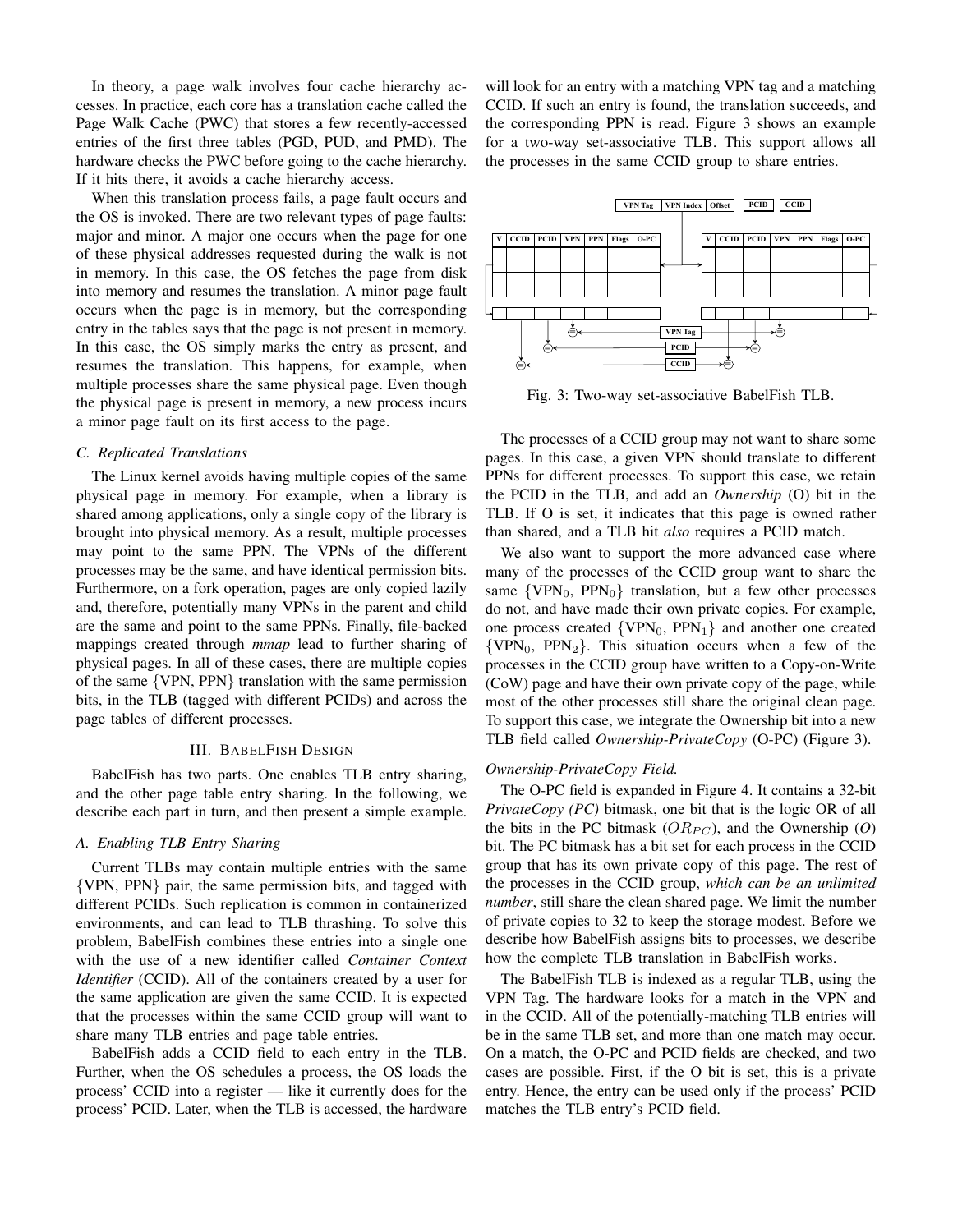

Fig. 4: Ownership-PrivateCopy (O-PC) field. The PrivateCopy (PC) bitmask has a bit set for each process in the CCID group that has its own private copy of the page. The  $OR_{PC}$  bit is the logic OR of all the bits in the PC bitmask.

Alternately, if O is clear, this is a shared entry. In this case, before the process can use it, the process needs to check whether the process itself has its own private copy of the page. To do so, the process checks its own bit in the PC bitmask. If the bit is set, the process cannot use this translation because the process already has its own private copy of the page. An entry for such page may or may not exist in the TLB. Otherwise, since the process' bit in the PC bitmask is clear, the process can use this translation.

The O-PC information of a page is part of a TLB entry, but only the O and  $OR_{PC}$  bits are stored in the page table entry. The PC bitmask is *not* stored in the page table entry to avoid changing the data layout of the page tables. Instead, it is stored in an OS software structure called the *MaskPage* that is described in the Appendix. Each MaskPage also includes an ordered list (*pid list*) of up to 32 pids of processes from the CCID group. The order of the pids in this list encodes the mapping of PC bitmask bits to processes. For example, the second pid in the pid list is the process that is assigned the second bit in the PC bitmask.

In BabelFish, a MaskPage contains the PC bitmasks and pid list for all the pages of a CCID group mapped by a set of PMD tables (details in the Appendix).

## *Actions on a Write to a Copy-on-Write (CoW) Page.*

To understand the operation of the pid list, consider what happens when a process writes to a CoW page. The OS checks whether the process is already in the pid\_list in the MaskPage for this PMD table set. If it is not, this is the process' first CoW event in this MaskPage. In this case, the OS performs a set of actions. Specifically, it adds the process' pid to the end of the pid list in the MaskPage, effectively assigning the next bit in the corresponding PC bitmask to the process. This assignment will be used by the process in the future, to know which bit in the PC bitmask to check when it accesses the TLB. In addition, the OS sets that PC bitmask bit in the MaskPage to 1. Then, the OS makes a copy of a page of 512 *pte t* translations for the process, sets the Ownership (O) bit for each translation, allocates a physical page for the single page updated by the process, and changes the translation for that single page to point to the allocated physical page. The other 511 pages will be allocated later on demand as needed. We choose to copy a page of 512 translations rather than only one translation to reduce the bookkeeping overhead.

In addition, irrespective of whether this was the process'

first CoW event in this MaskPage, the OS has to ensure that the TLB is consistent. Hence, similar to a conventional CoW, the OS invalidates from the local and remote TLBs, the TLB entry for this VPN *that has the O bit equal to zero*. The reason is that this entry has a stale PC bitmask. Note that only this single entry needs to be invalidated, while the remaining (up to 511) translations in the same PTE table can still safely remain in the TLBs. Finally, when the OS gives control back to the writing process, the latter will re-issue the request, which will miss in the TLB and bring its new *pte t* entry into the TLB, with the O bit set and the updated PC bitmask.

Writable pages (e.g., data set) and read-only pages (e.g., library code) can have an unlimited number of sharers. However, CoW pages, which can be read-shared by an unlimited number of sharers, cannot have more than 32 unique writing processes — since the PC bitmask runs out of space. We discuss the case when the number of writers goes past 32 in the Appendix.

Overall, with this support, BabelFish allows multiple processes in the same CCID group to share the TLB entry for a page — even after other processes in the group have created their own private copies of the page. This capability reduces TLB pressure. This mechanism works for both regular pages and huge pages.

#### *Role of the*  $OR_{PC}$  *Bit in the O-PC Field.*

Checking the PC bitmask bits on a TLB hit adds overhead. The same is true for loading the PC bitmask bits into the TLB on a TLB miss. To reduce these overheads, BabelFish uses the  $OR_{PC}$  bit (Figure 4), which is the logic OR of all the PC bitmask bits. This bit is present in the O-PC field of a TLB entry. It is also present, together with the O bit, in each *pmd t* entry of the PMD table. Specifically, bits O and  $OR_{PC}$  use the currently-unused bits 10 and 9 of *pmd t* in the x86 Linux implementation [34, 45] (Figure 5(a)).



Fig. 5:  $OR_{PC}$  bit: position in the  $pmd_t$  (a) and impact (b).

The  $OR_{PC}$  bit is used to selectively avoid reading the PC bitmask on a TLB hit, and to avoid loading the PC bitmask to the TLB on a TLB miss. The logic is shown in Figure 5(b). Specifically, consider the case when the O bit is clear. Then, if the  $OR_{PC}$  bit is clear, the two operations above can be safely skipped; if  $OR_{PC}$  is set, they need to be performed. Consider now the case when the O bit is set. In this case, the two operations can also be skipped. The reason is that an access to a TLB entry with the O bit set relies only on the PCID field to decide on whether there is a match. In all cases, when the PC bitmask bits are not loaded into the TLB, the hardware clears the corresponding TLB storage. Overall, with  $OR_{PC}$ , the two operations are skipped most of the time.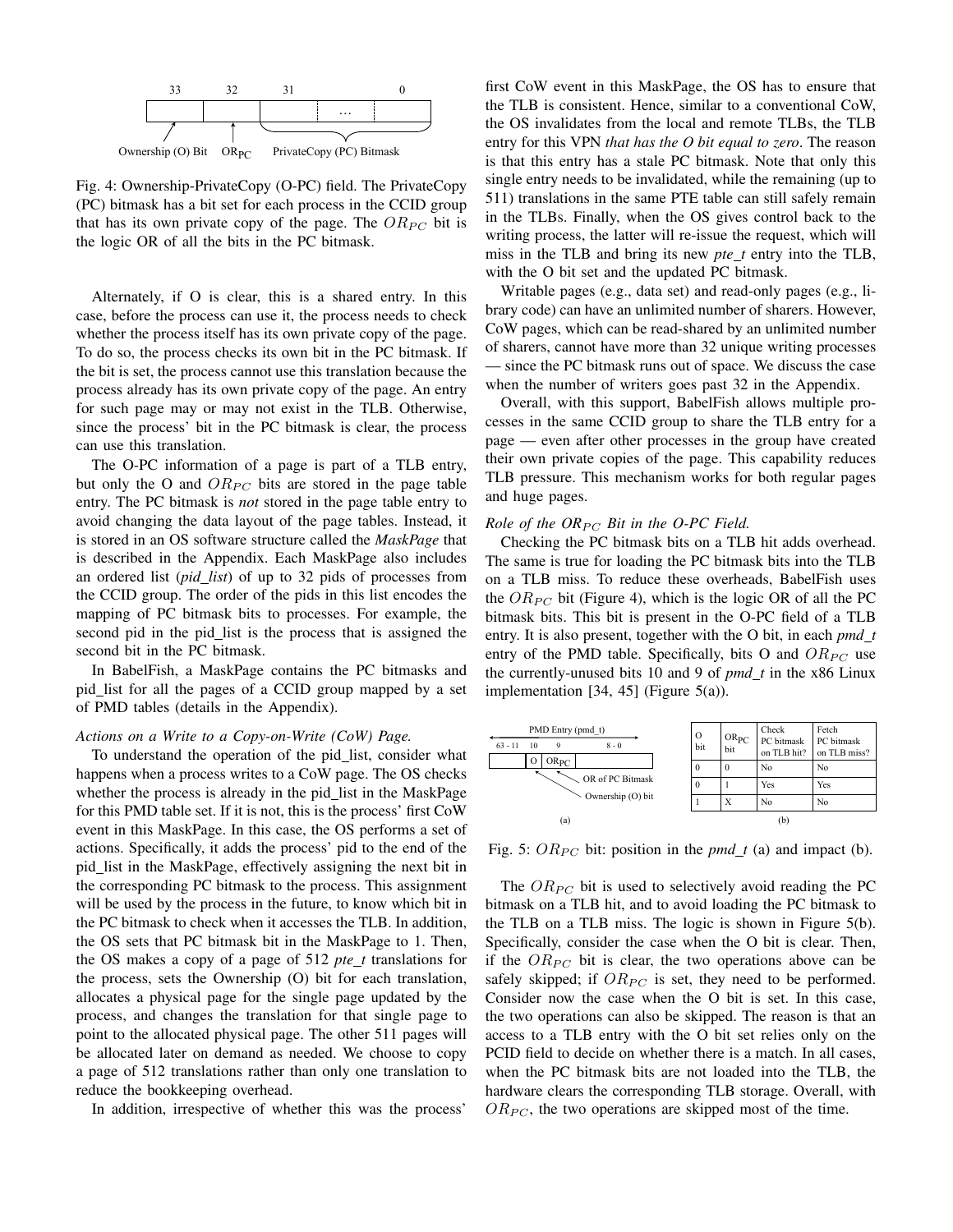# *Rationale for Supporting CoW Sharing*

Supporting CoW sharing within a CCID group, where a page is read-shared by a potentially unlimited number of processes, and a few other processes have private copies of the page adds complexity to the design. However, it is important to support this feature because it assists in accelerating container bring-up — and fast bring-up is a critical requirement for FaaS environments. Specifically, during bring-up, containers first read several pages shared by other containers. Then, they write to some of them. This process occurs gradually. At any point, there are some containers in the group that share the page readonly, and others that have created their own copy. Different containers may end-up writing different sets of pages. Hence, not all containers end-up with a private copy of the page.

### *B. Enabling Page Table Entry Sharing*

In current systems, two processes that have the same {VPN, PPN} mapping and permission bits still need to keep separate page table entries. This situation is common in containerized environments, where the processes in a CCID group may share many pages (e.g., a large library) using the same {VPN, PPN} mappings. Keeping separate page table entries has two costs. First, the many *pte\_t* requested from memory could thrash the cache hierarchy [50]. Second, every single process in the group that accesses the page may suffer a minor page fault, rather than only one process suffering a fault. Page fault latency has been shown to add significant overhead [15].

To solve this problem, BabelFish changes the page table structures so that processes with the same CCID can share one or more levels of the page tables. In the most common case, multiple processes will share the table in the last level of the translation. This is shown in Figure 6. The figure shows the translation of an address for two processes in the same CCID group that map it to the same physical address. The two processes (one with  $CR3<sub>0</sub>$  and the other with  $CR3<sub>1</sub>$ ) use the same last level page (PTE). They place in the corresponding entries of their previous tables (PMD) the base address of the same PTE table. Now, both processes together suffer only one minor page fault (rather than two), and reuse the cache line that contains the target *pte t*.



Fig. 6: Page table sharing in BabelFish.

The default sharing level in BabelFish is a PTE table, which maps 512 4KB pages in x86-64. Sharing can also occur at other levels. For example, it can occur at the PMD level i.e., entries in multiple PUD tables point to the base of the same PMD table. In this case, multiple processes can share the mapping of  $512\times512$  4KB pages or 512 2MB huge pages. Further, processes can share a PUD table, in which case they can share even more mappings. We always keep the first level of the tables (PGD) private to the process.

Examples of large chunks of shared pages are libraries, and data accessed through mounting directories or memory mapping of files. Note that Figure 6 does not imply that all the pages in the shared region are present in memory at the time of sharing; some may be missing. However, it is not possible for two processes to share a table and want to keep private some of pages mapped by the table.

# *C. Example of BabelFish Operation*

To understand the impact of BabelFish, we describe an example. Consider three containers (*A*, *B*, and *C*) that have the same  $\{VPN_0, PPN_0\}$  translation. First, *A* runs on Core *0*, then *B* runs on Core *1*, and then *C* runs on Core *0*. Figure 7 shows the timeline of the translation process, as each container, in order, accesses  $VPN_0$  for the first time. The top three rows of the figure correspond to a conventional architecture, and the lower three to BabelFish. To save space, we show the timelines of the three containers on top of each other; in reality, they take place in sequence.

We assume that  $PPN_0$  is in memory but not yet marked as present in memory in any of the *A*, *B*, or *C pte t*s. We also assume that none of these translations is currently cached in the page walk cache (PWC) of any core.

Conventional Architecture. The top three rows of Figure 7 show the conventional process. As container  $A$  accesses  $VPN_0$ , the translation misses in the L1 and L2 TLBs, and in the PWC. Then, the page walk requires a memory access for each level of the page table (we assume that, once the PWC has missed, it will not be accessed again in this page walk). First, as the entry in the PGD is accessed, the page walker issues a cache hierarchy request. The request misses in the L2 and L3 caches and hits in main memory. The location is read from memory. Then, the entry in the PUD is accessed. The process repeats for every level, until the entry in the PTE is accessed. Since we assume that  $PPN_0$  is in memory but not marked as present, *A* suffers a minor page fault as it completes the translation (Figure 7). Finally, *A*'s page table is updated and a  $\{VPN_0,$  $PPN_0$ } translation is loaded into the TLB.

After that, container *B* running on another core accesses  $VPN_0$ . The hardware and OS follow exactly the same process as for *A*. At the end, *B*'s page table is updated and a  $\{VPN_0,$  $PPN_0$ } translation is loaded into the TLB.

Finally, container *C* running on the same core as *A* accesses  $VPN_0$ . Again, the hardware and OS follow exactly the same process. *C*'s page table is updated, and another  $\{VPN_0, PPN_0\}$ translation is loaded into the TLB. The system does not take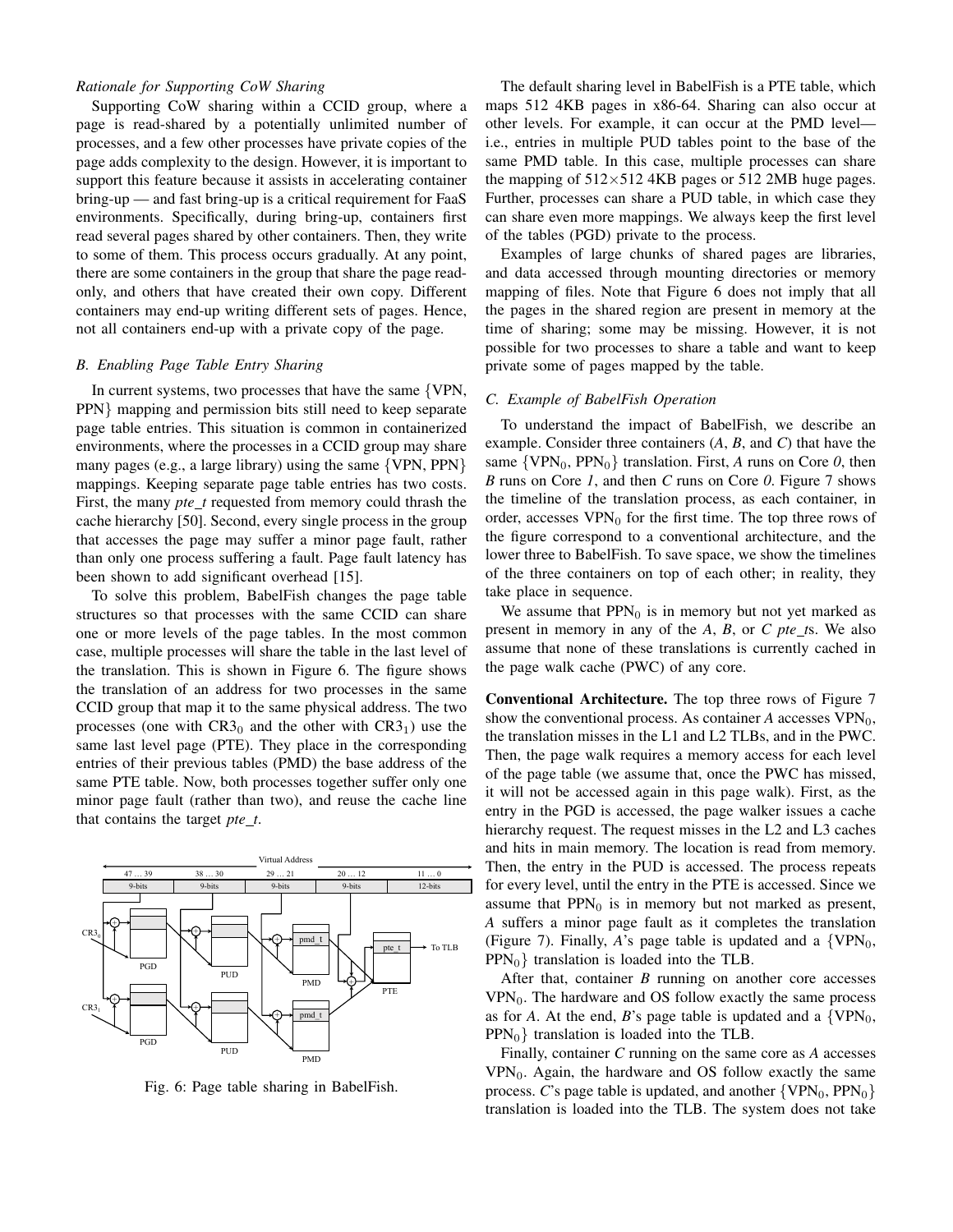

Fig. 7: Timeline of the translation process in a conventional (top) and BabelFish (bottom) architecture. In the figure, container *A* runs on Core *0*, then container *B* on Core *1*, and then container *C* on Core *0*.

advantage of the state that *A* loaded into the TLB, PWC, or caches because the state was for a different process.

BabelFish Architecture. The lower three rows of Figure 7 show the behavior of BabelFish. Container *A*'s access follows the same translation steps as in the conventional architecture. After that, container *B* running on another core is able to perform the translation substantially faster. Specifically, its access still misses in the TLBs and in the PWC; this is because these are per-core structures. However, during the page walk, the multiple requests issued to the cache hierarchy miss in the local L2 but hit in the shared L3 (except for the PGD access). This is because BabelFish enables container *B* to reuse the page-table entries of container *A* — at any level except at the PGD level. Also, container *B* does not suffer any page fault.

Finally, as *C* runs on the same core as *A*, it performs a very fast translation. It hits in the TLB because it can reuse the TLB translation that container *A* brought into the TLB. Recall that, in the x86 architecture, writes to CR3 do not flush the TLB. This example highlights the benefits in a scenario where multiple containers are co-scheduled on the same physical core, either in SMT mode, or due to an oversubscribed system.

#### IV. IMPLEMENTATION

We now discuss the implementation of BabelFish.

#### *A. Resolving a TLB Access*

Figure 8 shows the algorithm that the hardware uses in a TLB access. For simplicity, the figure shows the flowchart assuming a single TLB level; in practice, the checks are performed sequentially in the L1 and L2 TLBs.

As the TLB is accessed, each way of the TLB checks for a VPN and CCID match  $(1)$ . If none of the ways matches, a page walk is initiated  $(11)$ . Otherwise, for each of the matching ways, the following process occurs. The hardware



Fig. 8: Flowchart of a TLB access.

first checks if the Ownership bit is set  $(2)$ ). If it is, the hardware checks for a PCID match  $(9)$ ). If the PCID matches (and assuming that all the permissions checks pass) we declare a TLB hit  $(8)$  and provide the PPN  $(7)$ ). Otherwise, it is a TLB miss  $(10)$ ).

If the Ownership bit is clear, the hardware checks if the requesting process already has a private copy of the page. It does so by checking first the  $OR_{PC}$  bit and, if it is set, checking the bit of the process in the PC bitmask  $(3)$ . If both are set, it means that the process has a private copy, and a miss is declared  $(10)$ ). Otherwise, a hit is declared  $(4)$ ). In this case, the hardware checks whether this is a write to a CoW page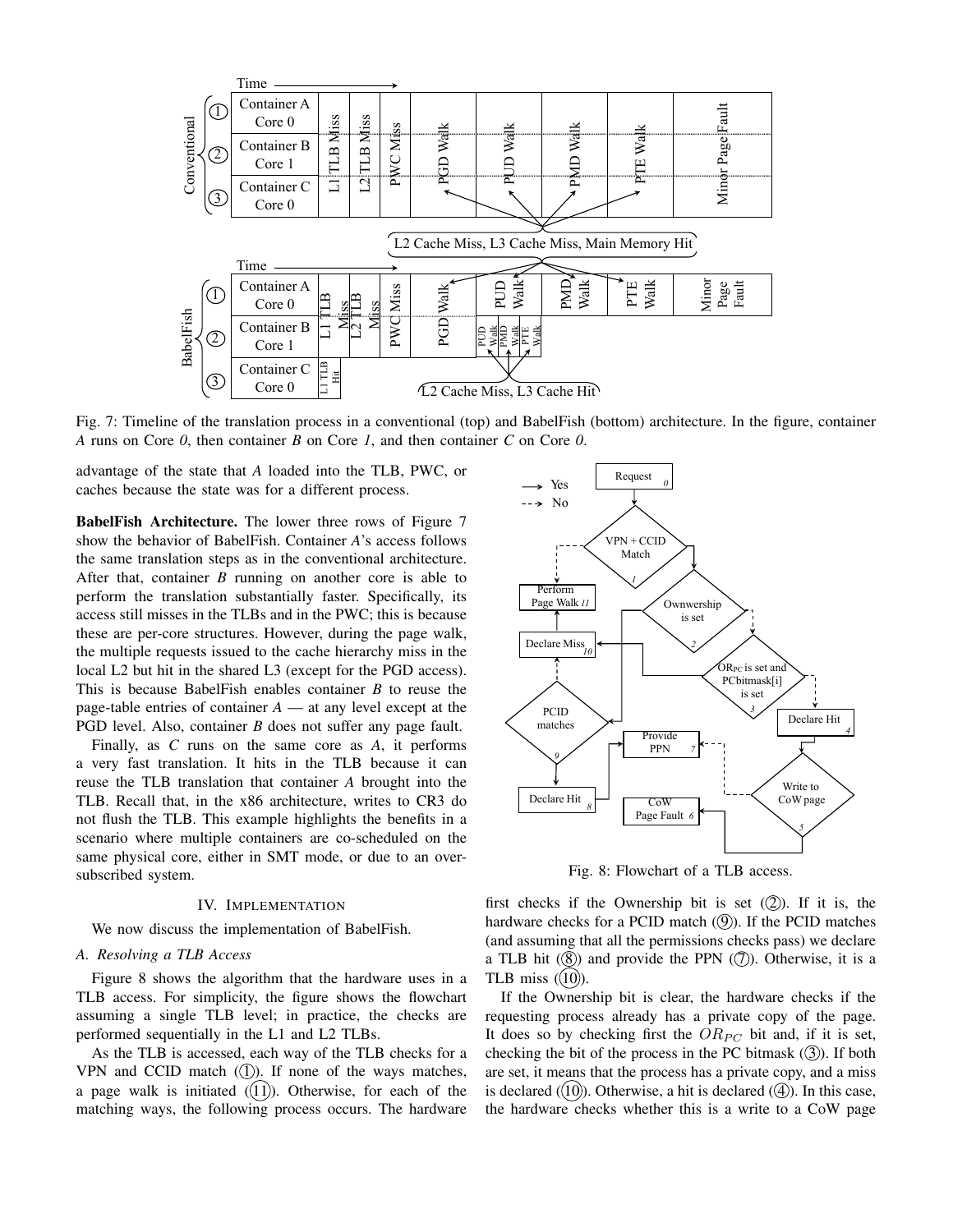$(5)$ ). If it is, a CoW page fault is declared  $(6)$ ). Otherwise, assuming that all the permissions checks pass, the PPN is provided  $(2)$ . After all the TLB ways terminate their checks, if no hit has been declared  $(10)$ , a page walk is initiated  $(11)$ .

# *B. Implementing Shared Page Table Entries*

The page walker of current systems uses the contents of a control register to initiate the walk. In x86, it is the CR3 register. CR3 points to the beginning of the PGD table (Figure 6), and is unique per process. To minimize OS changes, BabelFish does not change CR3 and, therefore, does not support sharing PGD tables. This is not a practical limitation because processes rarely share the whole range of mapped pages.

BabelFish adds counters to record the number of processes currently sharing pages. One counter is assigned to each table at the translation level where sharing occurs. For example, if sharing occurs at the PTE level like in Figure 6, then there is one counter logically associated with each PTE table. When the last sharer of the table terminates or removes its pointer to the table, the counter reaches zero, and the OS can unmap the table. Such counters do not take much space or overhead to update, and are part of the virtual memory metadata.

#### *C. Comparing BabelFish and Huge Pages*

Both BabelFish and huge pages attempt to reduce TLB pressure, and they use orthogonal means. Huge pages merge the translations of multiple pages belonging to *the same* process to create a huge page; BabelFish merges the translations of *different* processes to eliminate unnecessary replication. As a result, BabelFish and huge pages are complementary techniques that can be used together.

If an application uses huge pages, BabelFish automatically tries to combine huge-page translations that have identical {VPN, PPN} pairs and permission bits. Specifically, if the application uses 2MB huge pages, BabelFish automatically tries to merge PMD tables; if the application uses 1GB huge pages, BabelFish automatically tries to merge PUD tables.

# *D. Supporting ASLR in BabelFish*

Address Space Layout Randomization (ASLR) is a security mechanism that randomizes the positions of the segments of a process in virtual memory [47, 58, 48]. When a process is created, the kernel generates a random virtual address (VA) offset for each segment of the process, and adds it to the base address of the corresponding segment. Hence, the process obtains a unique segment layout, which remains fixed for the process lifetime. This strategy thwarts attackers that attempt to learn a program's segment layout. In Linux, a process has 7 segments, including code, data, stack, heap, and libraries.

BabelFish supports ASLR, even while sharing translations between processes. We envision two alternative configurations for ASLR, a software-only solution called *ASLR-SW* that requires minimal OS changes, and a hardware-software solution called *ASLR-HW*, that provides stronger security guarantees.

In the *ASLR-SW* configuration, each CCID group has a private ASLR seed and, therefore, gets its own layout randomization. All processes in the same CCID group get the same layout and, therefore, can share TLB and page table entries among themselves. In all cases, different CCID groups have different ASLR seeds.

This configuration is easy to support in Linux. Specifically, the first container in a CCID gets the offsets for its segments, and subsequent containers in the group reuse them. This configuration is likely sufficient for most deployments, especially in serverless environments where groups of containers are spawned and destroyed quickly.

In the *ASLR-HW* configuration, each process has a private ASLR seed and, therefore, its own layout randomization. In this configuration, when a CCID group is created, the kernel generates a randomized VA offset for each of its segments, as indicated above. We call this set of offsets *CCID offset[]*. Every time that a process *i* is spawned and joins the CCID group, in addition to getting its own set of random VA offsets for its segments (i offset[]), it also stores the set of *differences* between the CCID group's offsets and its own offsets (i.e., diff  $i$  offset[] = CCID offset[] -  $i$  offset[]).

With this support, when a process is about to access the TLB, its VA goes through a logic module with comparators and one adder. This logic module determines which segment is being accessed, and then adds the corresponding entry in diff i offset<sup>[]</sup> to the VA being accessed. The result is the corresponding VA shared by the CCID group. The TLB is accessed with this address, enabling the sharing of translations between same-CCID processes while retaining per-process ASLR. Similarly, software page walks follow the same steps.

The hardware required by this configuration may affect the critical path of an L1 TLB access. Consequently, BabelFish places the logic module in between the L1 TLB and L2 TLB. The result is that BabelFish's translation sharing is only supported from the L2 TLB down; the L1 TLB does not support TLB entry sharing.

In practice, eliminating translation sharing from the L1 TLB only has a minor performance impact. The reason is that the vast majority of the translations are cached in the L2 TLB and, therefore, page walks are still eliminated. The L1 TLB performs well as long are there is locality of accesses within a process, which *ASLR-HW* does not alter.

To be conservative, in our evaluation of Section VII, we model BabelFish with *ASLR-HW* by default.

# V. SECURITY CONSIDERATIONS

To minimize vulnerabilities, cloud providers limit page sharing to occur only within a single user security domain. For example, VMware only allows page deduplication within a single guest VM [72]. In Kubernetes, the security domain is called a Pod [29], and only containers or processes within a Pod share pages by default. In the recently-proposed X-Containers [68], the security domain is the shared LibOS, within which all processes share pages.

In this paper, we consider a more conservative container environment, where a security domain contains only the containers of a single user that are running the same application. It is on top of this baseline environment that BabelFish proposes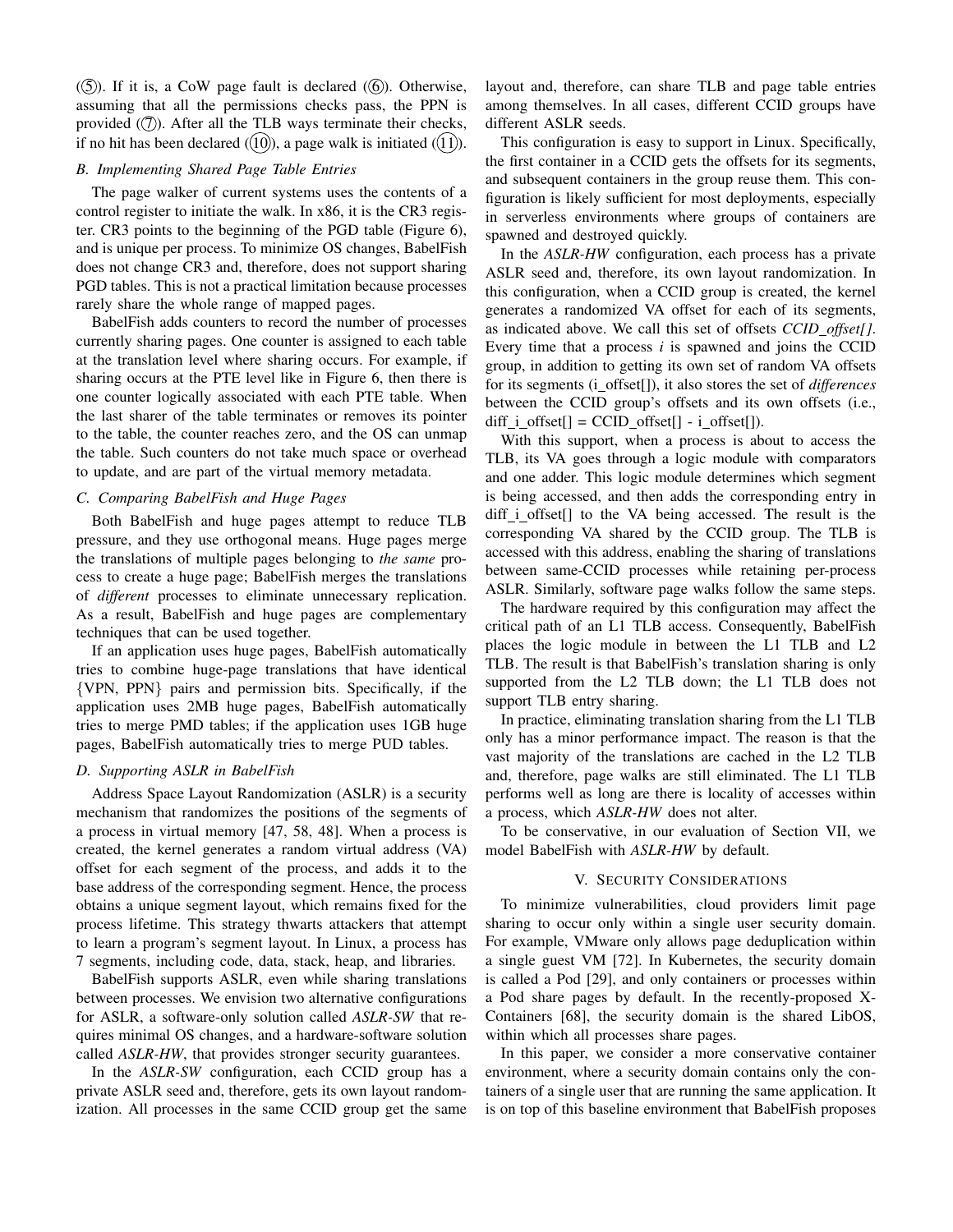that the containers in the security domain additionally share address translations.

The baseline environment, where all the containers of a single user running the same application share pages is likely vulnerable to side channel attacks. Adding page translation sharing with BabelFish does not significantly change the security considerations over the baseline environment. This is because the attacker could leverage the sharing of pages to attack, without needing to leverage the sharing of translations. Addressing the issue of securing the baseline environment is beyond the scope of this paper.

# VI. EVALUATION METHODOLOGY

Modeled Architecture. We use cycle-level simulations to model a server architecture with 8 cores and 32GB of main memory. The architecture parameters are shown in Table I. Each core is out-of-order and has private L1 I+D caches, a private unified L2 cache, and a shared L3 cache. Each core has L1 I+D TLBs, a unified L2 TLB, and a page walk cache with a page walker. The table shows that the TLBs can hold pages of different sizes at the same time. With BabelFish, the access times of the L1 TLBs do not change. However, on an L1 TLB miss, BabelFish performs a two-cycle address transformation for ASLR (Section IV-D). Moreover, the L2 TLB has two access times: 10 and 12 cycles. The short one occurs when the O and  $OR_{PC}$  bits preempt an access to the PC bitmask (Figure 5(b)); the long one occurs when the PC bitmask is accessed. Section VII-D provides details. We use Ubuntu Server 16.04 [13] and Docker 17.06 [18].

| <b>Processor Parameters</b>    |                                       |  |  |  |  |
|--------------------------------|---------------------------------------|--|--|--|--|
| Multicore chip                 | 8 2-issue OoO cores, 128 ROB; 2GHz    |  |  |  |  |
| $L1$ (D, I) cache              | 32KB, 8 way, WB, 2 cycle AT,          |  |  |  |  |
|                                | 16 MSHRs, 64B line                    |  |  |  |  |
| L <sub>2</sub> cache           | 256KB, 8 way, WB, 8 cycle AT,         |  |  |  |  |
|                                | 16 MSHRs, 64B line                    |  |  |  |  |
| L <sub>3</sub> cache           | 8MB, 16 way, WB, shared,              |  |  |  |  |
|                                | 32 cycle AT, 128 MSHRs, 64B line      |  |  |  |  |
| Per Core MMU Parameters        |                                       |  |  |  |  |
| L1 (D, I)TLB (4KB pages)       | 64 entries, 4 way, 1 cycle AT         |  |  |  |  |
| $L1$ (D)TLB (2MB pages)        | 32 entries, 4 way, 1 cycle AT         |  |  |  |  |
| $L1$ (D)TLB (1GB pages)        | 4 entries, FA, 1 cycle AT             |  |  |  |  |
| <b>ASLR</b> Transformation     | 2 cycles on L1 TLB miss               |  |  |  |  |
| L2 TLB (4KB pages)             | 1536 entries, 12 way, 10 or 12 cyc AT |  |  |  |  |
| L2 TLB (2MB pages)             | 1536 entries, 12 way, 10 or 12 cyc AT |  |  |  |  |
| L <sub>2</sub> TLB (1GB pages) | 16 entries, 4 way, 10 or 12 cycle AT  |  |  |  |  |
| Page walk cache                | 16 entries/level, 4 way, 1 cycle AT   |  |  |  |  |
| Main Memory Parameters         |                                       |  |  |  |  |
| Capacity; Channels             | 32GB:2                                |  |  |  |  |
| Ranks/Channel; Banks/Rank      | 8:8                                   |  |  |  |  |
| Frequency; Data rate           | 1GHz; DDR                             |  |  |  |  |
| Host and Docker Parameters     |                                       |  |  |  |  |
| Scheduling quantum             | 10ms                                  |  |  |  |  |
| PC bitmask; PCID; CCID         | 32 bits; 12 bits; 12 bits             |  |  |  |  |

TABLE I: Architectural parameters. AT is Access Time.

Modeling Infrastructure. We integrate the Simics [49] fullsystem simulator with the SST framework [62, 9] and the DRAMSim2 [63] memory simulator. Additionally, we utilize Intel SAE [14] on Simics for OS instrumentation. We use CACTI [10] for energy and access time evaluation. For the address translation, each hardware page walker is connected to the cache hierarchy and issues memory requests following the page walk semantics of x86-64 [34]. The Simics infrastructure provides the actual memory and control register contents for each memory access of the page walk. We use the page tables maintained by the Linux kernel during full-system simulation. To evaluate the hardware structures of BabelFish, we model them in detail in SST. To evaluate the software structures, we modify the Linux kernel and instrument the page fault handler.

Workloads. We use three types of workloads: three Data Serving applications, two Compute applications, and three Functions representing Function-as-a-Service (FaaS).

The *Data Serving* applications are the containerized *ArangoDB* [7], *MongoDB* [55], and *HTTPd* [5]. *ArangoDB* represents a key-value store NoSQL database with RocksDB as the storage engine. *MongoDB* is a scalable document-model NoSQL database with a memory mapped engine, useful as a backend for data analytics. *HTTPd* is an efficient open source HTTP server with multiprocess scaling, used for websites and online services. Each application is driven by the Yahoo Cloud Serving Benchmark [16] with a 500MB dataset.

The *Compute* applications are the containerized *GraphChi* [42] and *FIO* [36]. *GraphChi* is a graph processing framework with memory caching. We use the PageRank algorithm which traverses a 500MB graph from SNAP [43]. *FIO* is a flexible I/O benchmarking application that performs in-memory operations on a randomly generated 500MB dataset.

We developed three C/C++ containerized *Functions*: *Parse*, which parses an input string into tokens, a *Hash* function based on the djb2 algorithm [35], and a *Marshal* function that transforms an input string to an integer. All functions are based on OpenFaaS [24] and use the GCC image from Docker Hub [19]. Each function operates on an input dataset similar to [2]. For these functions, we explore dense and sparse inputs. In both cases, a function performs the same work; we only change the distance between one accessed element and the next. In dense, we access all the data in a page before moving to the next page; in sparse, we access about 10% of a page before moving to the next one.

Configurations Evaluated. We model widely-used container environments that exploit replication of the applications for better load balancing and fault tolerance. We conservatively keep the number of containers per core low. Specifically, in Data Serving and Compute workloads, each core is multiplexed between two containers, which run the same application on different input data. Each Data Serving container is driven by a distinct YCSB client and, therefore, serves different requests. Similarly, each Compute container accesses different random locations. As a result, in both types of workloads, each container accesses different data, but there is partial overlap in the data pages accessed by the two containers.

In the Function workloads, each core is multiplexed between three containers, each running a different function. The three containers access different data, but there is partial overlap in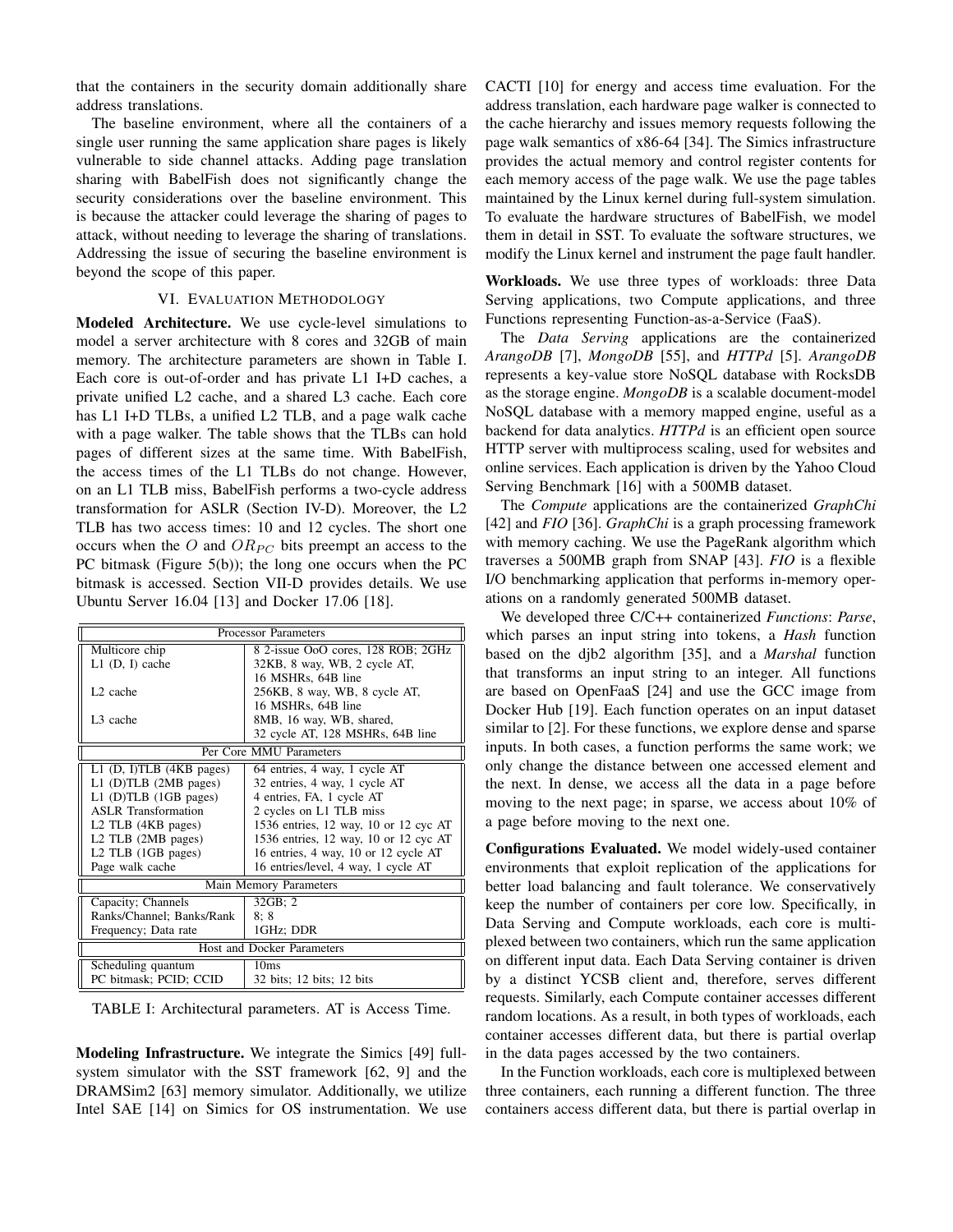the data pages accessed by the three containers.

In each case, we compare two configurations: a conventional server (*Baseline*), and one augmented with the proposed hardware and software (*BabelFish*). We enable transparent huge pages (THP) for both the *Baseline* and *BabelFish*.

Simulation Methodology. BabelFish proposes software and hardware changes. To model a realistic system, we need to warm-up both the OS and the architecture state. We use two phases. In the first phase, we warm-up the OS by running the containers for Data Serving and Compute for a minute, and all the functions to completion, as they are short.

In the second phase, we bring the applications to steady state, warm-up the architectural state, and measure. Specifically, for Data Serving and Compute, we instrument the applications to track entry to steady state and then execute for 10 seconds. We then warm-up the architectural state by running 500 million instructions, and finally evaluate for four billion instructions. For Functions, there is no warm-up. We run all the three functions from the beginning to completion and measure their execution time.

We also measure container bring-up, as the time to start a Function container from a pre-created image (docker start). We perform full system simulation of all the above steps.

## VII. EVALUATION

The BabelFish performance improvements come from two sources: page table entry sharing and L2 TLB entry sharing. In this section, we first characterize these two sources, and then discuss the overall performance improvements. Finally, we examine the resources that BabelFish needs.

# *A. Characterizing Page Table Entry Sharing*

Figure 9 shows the shareability of PTE entries (*pte ts*) when running two containers of the same Data Serving and Compute application, or three containers of the functions. The figure includes the steady-state mappings of all pages, including container infrastructure, and program code and data. The data is obtained by native measurements on a server using Linux Pagemap [46], while running each application for 5 minutes.



Fig. 9: Page table sharing characterization.

For each application, there are three bars, which are normalized to the leftmost one. The leftmost one is the total number

of *pte ts* mapped by the containers. The central bar is the number of *Active pte\_ts*, namely those that are placed by the kernel in the active LRU list. They are a proxy for the pages that are recently touched. The rightmost bar is the number of Active *pte ts* after enabling BabelFish.

Each bar is broken down into *pte ts* that are shareable, *pte ts* that are unshareable, and *pte ts* that correspond to the huge pages created by THP. The latter are also unshareable. A shareable *pte ts* has an identical {VPN, PPN} pair and permission bits as another. Unshareable *pte\_ts* are either exclusive to a process or not shareable.

Data Serving and Compute Applications. If we consider the average bars, we see that 53% of the total baseline *pte ts* are shareable. Further, most of them are active. BabelFish reduces the number of shareable active *pte ts* by about half. Since this plot corresponds to only two containers, the reduction in shareable active *pte ts* is at most half. Sharing *pte ts* across more containers would linearly increase savings, as only one copy is required for all the sharers. Overall, the average reduction in total active *pte ts* attained by BabelFish is 30%.

The variation of shareability across applications is primarily due to the differences in usage of shared data versus internal buffering. For example, GraphChi operates on shared vertices, but uses internal buffering for the edges. As a result, most of the active *pte ts* are unshareable, and we see little gains. In contrast, MongoDB and FIO operate mostly on shared data and see substantial *pte\_ts* savings. The other applications have a more balanced mixture of shareable and unshareable *pte ts*. Impact of Huge Pages. As shown in Figure 9, THP *pte ts* are on average 8% of the total *pte ts*, and are in the unshareable portion. Moreover, only a negligible number of these entries are active during execution. To understand this data, note that MongoDB and ArangoDB recommend disabling huge pages [6, 54]. Further, THP supports only anonymous mappings, and not file-backed memory mapping. The anonymous mappings are commonly used for internal buffering, which are unshareable. Therefore, huge pages are rarely active.

Functions. Functions have a very high percentage of shareable *pte ts*. Combining them reduces the total active *pte ts* by 57%. The unshareable *pte\_ts* correspond to the function code and internal buffering, which are unique for each function. They account for only ≈6% of *pte ts*.

One can subdivide the shareable category in the bars into application shared data and infrastructure pages. The latter contain the common libraries that are required by all the functions. It can be shown that they are 90% of the total shareable *pte\_ts*, and can be shared across functions. Data *pte ts* are few, but also shareable across functions.

# *B. Characterizing TLB Entry Sharing*

Figure 10a shows the reduction in L2 TLB Misses Per Kilo Instructions (MPKI) attained by BabelFish. Note that in our evaluation, we conservatively do not share translations at the L1 TLB (Section IV-D). The figure is organized based on workload, and shows data and instruction entries separately.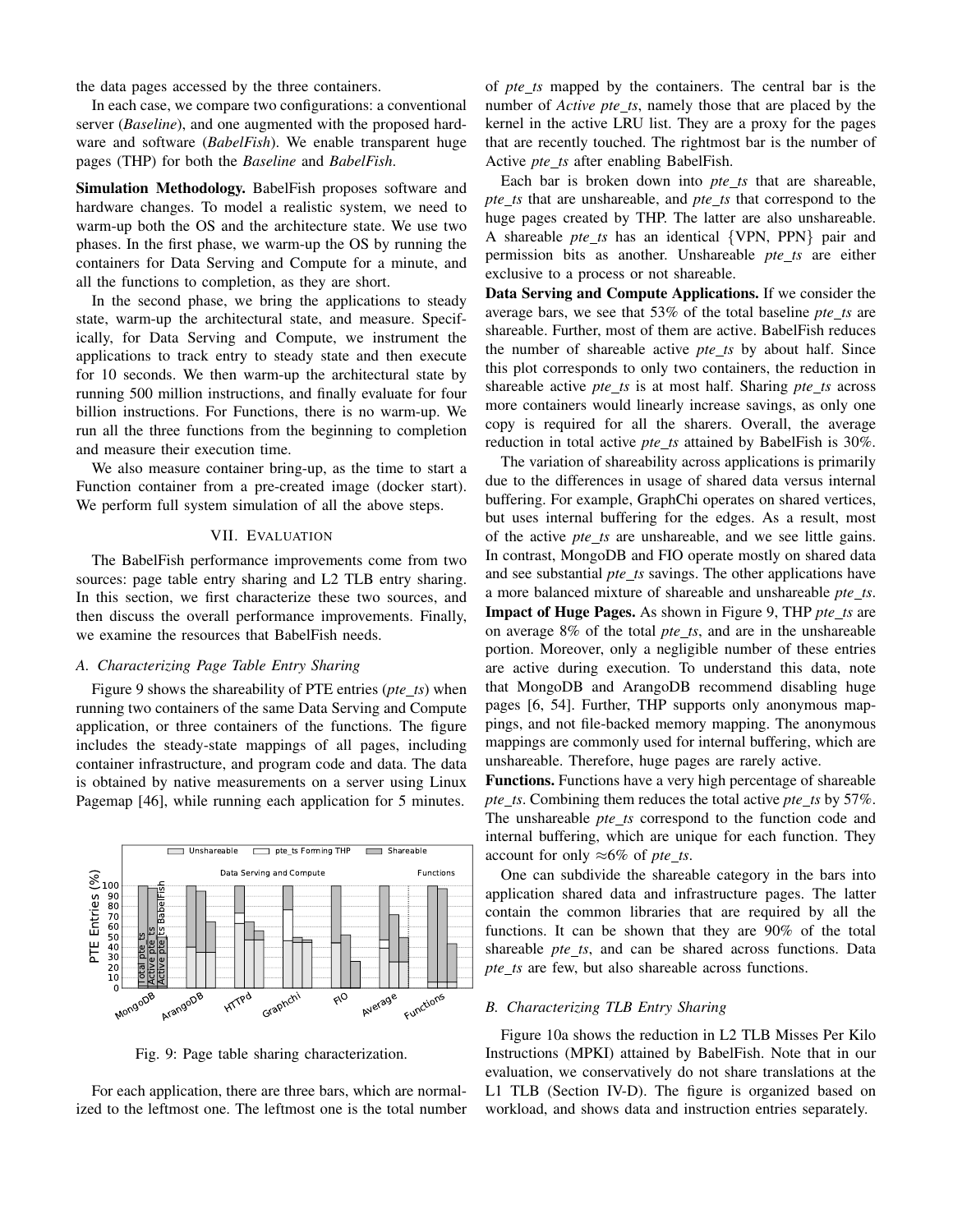

Fig. 10: (a) L2 TLB MPKI reduction attained by BabelFish. (b) Hits on L2 TLB entries that were brought into the TLB by processes other than the one issuing the accesses. We call them Shared Hits and show them as a fraction of all L2 TLB hits.

From the figure, we see that BabelFish reduces the MPKI across the board. For example, for Data Serving, the data MPKI reduces by 66%, and the instruction MPKI reduces even more, by 96%. These are substantial reductions. Good results are also seen for the Compute workloads. Functions see smaller MPKI reductions, as they are short lived and interfered by the docker engine/OS.

The reductions come from various sources. First, a container may reuse the L2 TLB entries of another container and avoid misses. Second, sharing L2 TLB entries effectively increases TLB capacity, which reduces misses. Finally, as a result of these two effects, there is a lower chance that co-scheduled processes evict each other's TLB entries.

To gain more insight into L2 TLB entry sharing, Figure 10b shows the number of hits on L2 TLB entries that were brought into the L2 TLB by processes other than the one performing the accesses. We call them *Shared Hits* and show them as a fraction of all L2 TLB hits. The figure is organized as Figure 10a. As we can see, the percentage of shared hits is generally sizable, but varies across applications, as it is dependent on the applications' access patterns.

For example, GraphChi shows 48% shared hits for instructions and 12% for data. This is because PageRank's code is regular, while its data accesses are fairly random, causing variation between the data pages accessed by the two containers. Overall, BabelFish's TLB entry sharing bolsters TLB utilization and reduces page walks.

## *C. Latency or Execution Time Reduction*

To assess the performance impact of BabelFish, we report different metrics for different applications: reduction in mean and 95th percentile (*Tail*) latency in Data Serving applications; reduction in execution time in Compute applications; and reduction in bring-up time and function execution time in Functions. Figure 11 shows the results, all relative to *Baseline*. To gain further insight, Table II shows what fraction of the performance improvement in Figure 11 comes from TLB effects; the rest comes from page table effects. Recall that transparent huge pages are enabled in all applications but MongoDB and ArangoDB [6, 54].

Consider first the Data Serving applications. On average, BabelFish reduces their mean and tail latencies by a significant



Fig. 11: Latency/time reduction attained by BabelFish.

| Data Sharing       | <b>Functions</b>     |
|--------------------|----------------------|
| MongoDB: 0.77      | Parse-Dense: 0.15    |
| ArangoDB: 0.25     | Parse-Sparse: 0.01   |
| <b>HTTPd: 0.81</b> | Hash-Dense: 0.18     |
| Average: 0.61      | Hash-Sparse: 0.01    |
| Compute            | Marshal-Dense: 0.28  |
| Graphchi: 0.11     | Marshal-Sparse: 0.02 |
| FIO: 0.29          | Dense Average: 0.20  |
| Average: 0.20      | Sparse Average: 0.01 |

TABLE II: Fraction of time reduction due to L2 TLB effects.

11% and 18%, respectively. The reductions are higher in MongoDB and ArangoDB than in HTTPd. It can be shown that this is because, in *Baseline*, address translation induces more stress in the MongoDB and ArangoDB database applications than in the stream-based HTTPd application. Hence, BabelFish is more effective in the former. Table II shows that MongoDB gains more from L2 TLB entry sharing, while ArangoDB more from page table entry sharing. Therefore, both types of entry sharing are helpful.

Compute applications also benefit from BabelFish. On average, their execution time reduces by 11%. GraphChi has lower gains because it performs low-locality accesses in the graph, which makes it hard for one container to bring shared translations that a second container can reuse. On the other hand, FIO has higher gains because its more regular access patterns enable higher shared translation reuse. Table II shows that these applications benefit more from page table effects.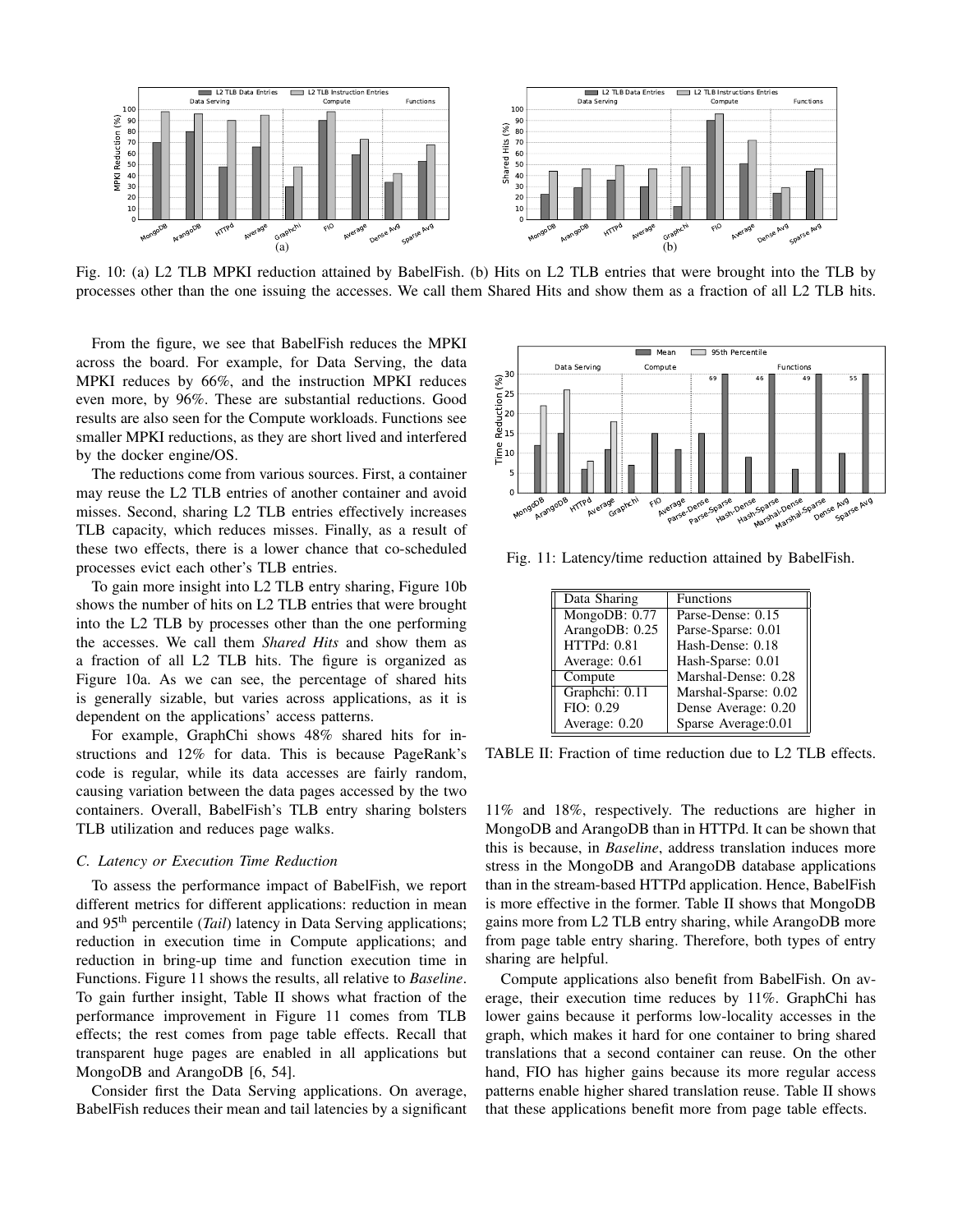Recall that we run the Functions in groups of three at a time. The leading function behaves similarly in both BabelFish and *Baseline* due to cold start effects. Hence, Figure 11 shows the reduction in execution time for only the other two functions in the group. We see that the reductions are heavily dependent on the access patterns. Functions with dense access patterns access only a few pages, and spend little time in page faults. Hence, their execution time decreases by only 10% on average. In contrast, functions with sparse access patterns access more pages and spend more time servicing page faults. Hence, BabelFish reduces their execution time by 55% on average. In all cases, as shown in Table II, most gains come from page table entry sharing.

Finally, although not shown in any figure, BabelFish speedsup function bring-up by 8%. Most of the remaining overheads in bring-up are due to the runtime of the Docker engine and the interaction with the kernel. Overall, BabelFish speeds-up applications across the board substantially, even in our conservative environment where we co-locate only 2-3 containers per core.

# *BabelFish vs Larger TLB.*

BabelFish's main hardware requirements are additional bits in the L2 TLB for the CCID and O-PC fields. It could be argued that this extra hardware could be used instead to make a conventional TLB larger. Hence, we have re-run the workloads with a conventional architecture with this larger L2 TLB. On average, the resulting architecture reduces the mean request latency of Data Serving applications by 2.1%, the execution time of Compute applications by 0.6%, and the execution time of Functions by 1.1% (dense) and 0.3% (sparse).

These reductions are much smaller than those attained by BabelFish (Figure 11). One reason is that BabelFish benefits from both L2 TLB and page table effects. A second reason is that BabelFish also benefits from processes prefetching TLB entries for other processes into the L2 TLB and caches. Overall, this larger L2 TLB is not a match for BabelFish.

# *D. BabelFish Resource Analysis*

We analyze the hardware and software resources needed by BabelFish. We also analyze the resources of a design where, as soon as a write occurs on a CoW page, sharing for the corresponding PMD table set immediately stops, and all sharers get private page table entries. This design does not need a PC bitmask.

Hardware Resources. BabelFish's main hardware overhead is the CCID and O-PC fields in the TLB, and the associated comparison logic (Figure 3). We estimate that this extra hardware adds 0.4% to the area of a baseline core (without L2). If we eliminate the need for the PC bitmask bits, the area overhead falls to 0.07%. These are very small numbers.

Table III shows several parameters of the L2 TLB, both for *Baseline* and BabelFish: area, access time, dynamic energy of a read access, and leakage power. The data corresponds to 22nm, and is obtained with CACTI [10]. The table shows that the difference in TLB access time between *Baseline* and

BabelFish is a fraction of a cycle. To be conservative, we add two extra cycles to the access time of the BabelFish L2 TLB when the PC bitmask has to be accessed.

| Configuration   | Area        | Access Time | Dvn. Energy | Leak. Power |
|-----------------|-------------|-------------|-------------|-------------|
| <b>Baseline</b> | $0.030$ mm2 | $327$ ps    | $10.22$ pJ  | $4.16$ mW   |
| BabelFish       | $0.062$ mm2 | $456$ ps    | $21.97$ pJ  | $6.22$ mW   |

TABLE III: Parameters of the L2 TLB at 22nm.

Memory Space. The memory space of BabelFish is minimal. It includes one MaskPage with PC bitmasks and pid\_list (Figure 13) for each 512 pages of *pte ts*. This is 0.19% space overhead. In addition, it includes one 16-bit counter per 512 *pte ts* to determine when to de-allocate a page of *pte ts* (Section IV-B). This is 0.048% space overhead. Overall, BabelFish only adds 0.238% space overhead. If we eliminate the need for the PC bitmask bits, the first item goes away, and the total space overhead is 0.048%.

Software Complexity. We implement BabelFish's page table sharing mechanism in the Linux kernel and in the Simics shadow page tables. We require about 300 Lines of Code (LoC) in the MMU module, 200 LoC in the page fault handler, and 800 LoC for page table management operations.

# VIII. RELATED WORK

Huge Pages. BabelFish transparently supports huge pages, which are in fact a complementary way to reduce TLB and cache pressure. Recent work has tackled huge-page bloating and fragmentation issues [41, 57].

Translation Management and TLB Design. Recent work [4, 74, 40] aims to reduce the translation coherence overheads with software and hardware techniques. Other work provides very fine grain protection domains and enables sub-page sharing, but does not support translation sharing [73]. CoLT and its extension [60, 59] propose the orthogonal idea of coalesced and clustered TLB entries within the same process.

MIX-TLB [17] supports both huge page and regular page translations in a single structure, increasing efficiency. In [8], self-invalidating TLB entries are proposed to avoid TLB shootdowns. Shared last-level TLB [11] aims to reduce translation overhead in multi-threaded applications. Recent work [51] proposes to prefetch page table entries on TLB misses. Other work [61, 69] shows optimizations for CPU-GPU environments. These approaches tackle a set of different problems in the translation process and can co-exist with BabelFish.

Elastic cuckoo page tables [71] propose a hashed page table design based on elastic cuckoo hashing. Such scheme can be augmented with an additional hashed page table where containers in a CCID group share page table entries. Auxiliary structures called Cuckoo Walk Tables could be enhanced to indicate whether a translation is shared. Since the TLB is not affected by elastic cuckoo page tables, BabelFish's TLB design remains the same.

Other work has focused on virtualized environments. POM-TLB and CSALT [64, 50] propose large in-memory TLBs and cache partitioning for translations. DVMT [1] proposes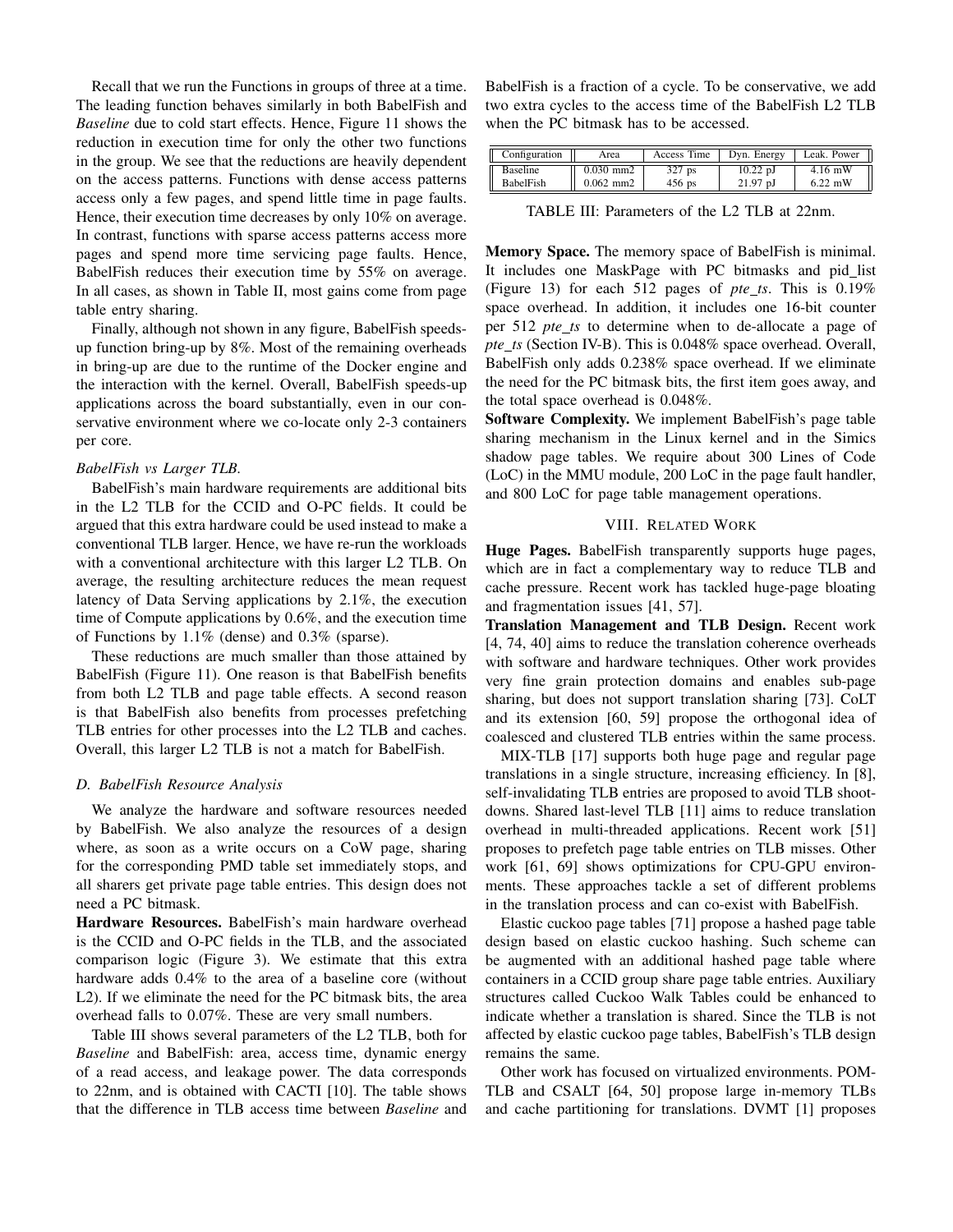to reduce 2D page walks in virtual machines by enabling application-managed translations. RMM [37] proposes redundant memory mappings and [25] aims to reduce the dimensionality of nested page walks. PageForge [70] proposes nearmemory extensions for content-aware page merging. This deduplication process shares pages in virtualized environments, generating an opportunity to further share translations. These solutions are orthogonal to BabelFish in a scenario with containers inside VMs.

Khalidi and Talluri [38] propose a scheme to share TLB entries between processes. The idea is to tag each TLB entry with a PCID or a bitvector. The bitvector uses onehot encoding to identify one of 10-16 different collections of shared translations. A TLB is accessed twice: with the PCID and with the bitvector. If the bitvector matches, the shared translation is retrieved. The authors also suggest tagging global hashed page tables with PCIDs or bitvectors. While this scheme allows translation sharing, compared to BabelFish, it has several limitations. First, unlike BabelFish, the scheme is not scalable because the number of different collections of translations that can be shared is limited to the number of bits in the bitvector. Second, to find a shared translation, the TLB is accessed twice. Third, unlike BabelFish, the scheme does not support CoW or selective sharing of a translation. In addition, it does not support ASLR. Finally, BabelFish also proposes the sharing of multi-level page table entries.

Native Execution Environment. A software-only approach that improves zygote fork and application performance in Android by sharing page translations across applications is presented in [23]. This scheme only shares code translations of 4KB pages in a 2-level page table design. This solution requires disabling TLB tagging and marking TLB entries as global, which leads to TLB flushes at context switches. Moreover, this solution does not support the sharing of data translations. In contrast, BabelFish shares both code and data translations in both TLB and page tables, for multiple page sizes, while supporting tagged TLBs and CoW.

## IX. CONCLUSION

Container environments create replicated translations that cause high TLB pressure and redundant kernel work during page table management. To address this problem, we proposed *BabelFish*, a novel architecture to share address translations across containers in the L2 TLB and in the page tables. We evaluated BabelFish with simulations of an 8-core processor running a set of Docker containers. On average, BabelFish reduced the mean and tail latency of containerized data-serving workloads by 11% and 18%, respectively. It also lowered the execution time of containerized compute workloads by 11%. Finally, it reduced serverless function bring-up time by 8% and execution time by 10%–55%. Overall, BabelFish sped-up applications across the board substantially, even in our conservative environment where we co-located only 2-3 containers per core.

# ACKNOWLEDGMENT

This research was funded in part by NSF under grants CNS 17-63658, CNS 17-05047, and CCF 16-29431.

# APPENDIX: STORING AND ACCESSING THE PC BITMASK

To understand where the PC bitmask is stored and how it is accessed, consider Figure 12(a), which shows the page tables of three processes of a CCID group that share a PTE table. BabelFish adds a single *MaskPage* associated with the set of PMD tables of the processes.



Fig. 12: Operation of the MaskPage.

The OS populates the MaskPage with the PC bitmask and the pid list information for all the pages mapped by the PMD table set. Figure 13 shows its contents. It contains up to 512 PC bitmasks for the 512 *pmd\_t* entries in the PMD table set. Further, it contains a single pid\_list, which has the ordered pids of the processes in the CCID group that have performed a CoW on any of the pages mapped by the PMD table set. The pid\_list has at most 32 pids. Hence, there can be at most 32 distinct processes performing CoW on these pages.



Fig. 13: MaskPage with 512 PC bitmasks and one pid\_list.

As a process performs a CoW on a page in this PMD table set for the first time, the OS puts its pid in the next position in the ordered pid list. If this is position *i*, it means that the process claims bit *i* in all of the 512 PC bitmasks. Of course, bit *i* is set in only the PC bitmasks of the *pmd t* entries that reach pages that the process has performed a CoW on.

With this design, on a TLB miss, as a  $pmd_t$  entry is accessed, the hardware checks the  $OR_{PC}$  bit (Section III-A). If it is set, then the hardware accesses the MaskPage in parallel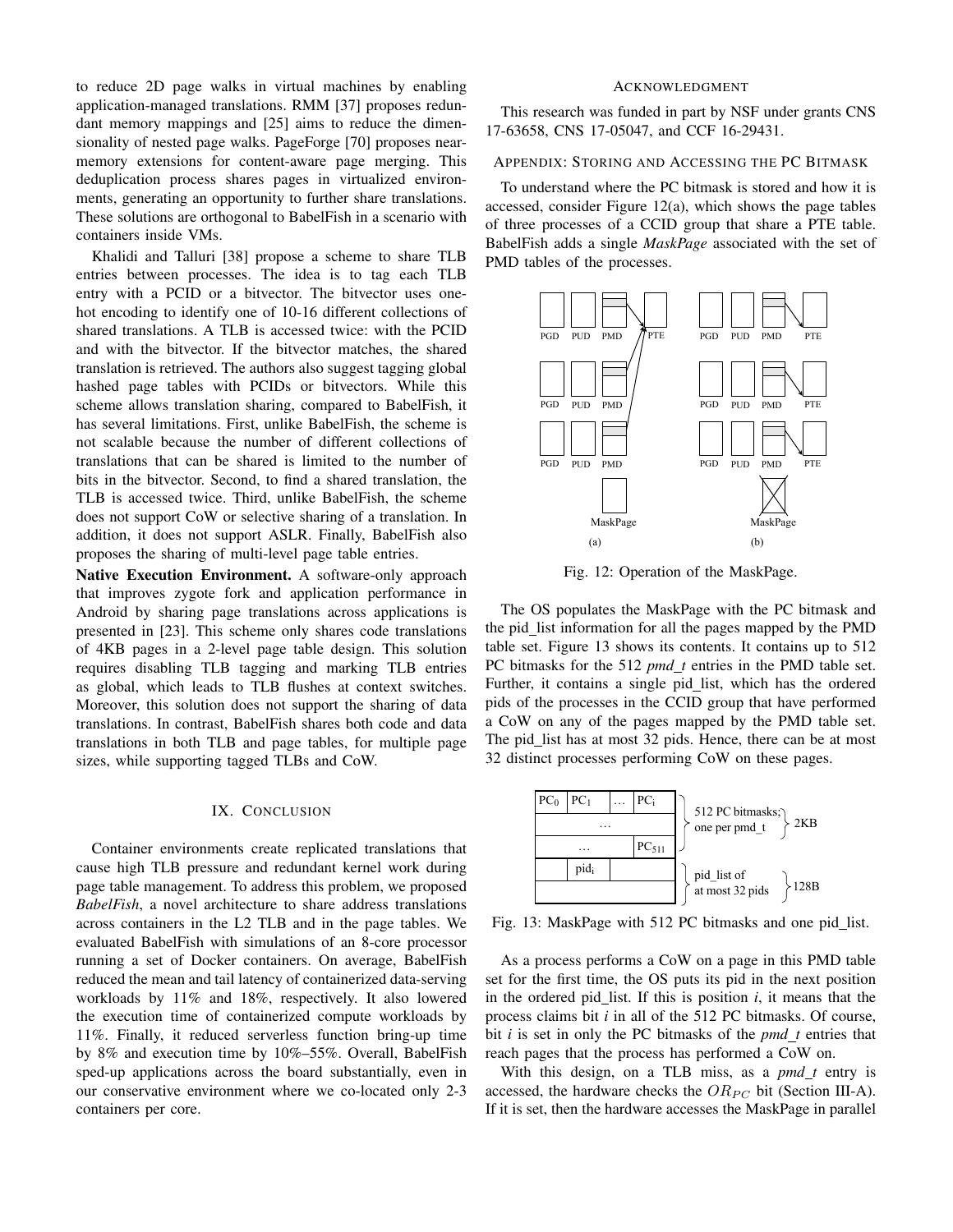with the request for the *pte\_t* entry. The hardware then reads the corresponding PC bitmask and loads it into the L1 TLB.

If more than 32 processes in a CCID group perform CoWs on pages mapped by a PMD table set, this design runs out of space, and all the processes in the group need to revert to non-shared translations — even if many processes in the group share many {VPN, PPN} mappings. Specifically, when a 33rd process performs a CoW, the OS allocates a page of *pte t* translations for each of the processes in the group that were using shared translations in the PMD page set. In these new translations, the OS sets the Ownership (O) bit. The only physical data page that is allocated is the one updated by the writing process. The result is the organization shown in Figure 12(b), for a single PTE table being shared.

Consolidating CoW information from all the pages mapped by a PMD table set in a single MaskPage may sometimes be inefficient. However, we make this choice because selecting a finer granularity will increase space overhead. Furthermore, recall that writable pages (e.g., dataset) and read-only pages (e.g., code) can have an unlimited number of sharers. CoW pages can also be read-shared by an unlimited number of sharers; they just cannot have more than 32 writing processes. It can be shown that, with an extra indirection, one could support more writing processes.

#### **REFERENCES**

- [1] H. Alam, T. Zhang, M. Erez, and Y. Etsion, "Do-it-yourself virtual memory translation," in *2017 ACM/IEEE 44th Annual International Symposium on Computer Architecture (ISCA)*, June 2017, pp. 457–468.
- [2] Amazon, "AWS Lambda," https://aws.amazon.com/lambda.
- [3] Amazon Web Services, "Amazon Elastic Container Service," https://aws. amazon.com/ecs.
- [4] N. Amit, "Optimizing the TLB shootdown algorithm with page access tracking," in *2017 USENIX Annual Technical Conference (USENIX ATC 17)*, 2017.
- [5] Apache Software Foundation, "Apache HTTP Server Project," https: //httpd.apache.org.
- [6] ArangoDB, "Transparent Huge Pages Warn-<br>ing," https://github.com/arangodb/arangodb/blob/ https://github.com/arangodb/arangodb/blob/ 2b84348b7789893878ebd0c8b552dc20416c98f0/lib/ ApplicationFeatures/EnvironmentFeature.cpp.
- [7] ArangoDB Inc., "ArangoDB," https://www.arangodb.com.
- [8] A. Awad, A. Basu, S. Blagodurov, Y. Solihin, and G. H. Loh, "Avoiding TLB Shootdowns Through Self-Invalidating TLB Entries," in *2017 26th International Conference on Parallel Architectures and Compilation Techniques (PACT)*, 2017.
- A. Awad, S. D. Hammond, G. R. Voskuilen, and R. J. Hoekstra, "Samba: A Detailed Memory Management Unit (MMU) for the SST Simulation Framework," Sandia National Laboratories, Tech. Rep. SAND2017- 0002, January 2017.
- [10] R. Balasubramonian, A. B. Kahng, N. Muralimanohar, A. Shafiee, and V. Srinivas, "CACTI 7: New Tools for Interconnect Exploration in Innovative Off-Chip Memories," *ACM Trans. Archit. Code Optim.*, vol. 14, no. 2, pp. 14:1–14:25, Jun. 2017.
- [11] A. Bhattacharjee, D. Lustig, and M. Martonosi, "Shared last-level TLBs for chip multiprocessors," in *2011 IEEE 17th International Symposium on High Performance Computer Architecture*, Feb 2011, pp. 62–63.
- [12] B. Burns and D. Oppenheimer, "Design Patterns for Container-based Distributed Systems," in *Proceedings of the 8th USENIX Workshop on Hot Topics in Cloud Computing (HotCloud'16)*, Denver, CO, USA, Jun. 2016.
- [13] Canonical, "Ubuntu Server," https://www.ubuntu.com/server.
- [14] N. Chachmon, D. Richins, R. Cohn, M. Christensson, W. Cui, and V. J. Reddi, "Simulation and Analysis Engine for Scale-Out Workloads," in *Proceedings of the 2016 International Conference on Supercomputing*, ser. ICS '16. New York, NY, USA: ACM, 2016, pp. 22:1–22:13.
- [15] J. Choi, J. Kim, and H. Han, "Efficient Memory Mapped File I/O for In-Memory File Systems," in *9th USENIX Workshop on Hot Topics in Storage and File Systems (HotStorage 17)*, 2017.
- [16] B. F. Cooper, A. Silberstein, E. Tam, R. Ramakrishnan, and R. Sears, "Benchmarking Cloud Serving Systems with YCSB," in *Proceedings of the 1st ACM Symposium on Cloud Computing*, ser. SoCC '10. New York, NY, USA: ACM, 2010, pp. 143–154.
- [17] G. Cox and A. Bhattacharjee, "Efficient address translation for architectures with multiple page sizes," in *Proceedings of the Twenty-Second International Conference on Architectural Support for Programming Languages and Operating Systems*, ser. ASPLOS '17. New York, NY, USA: ACM, 2017, pp. 435–448.
- [18] Docker, "Docker Community Edition," https://github.com/docker/ docker-ce.
- [19] ——, "Docker Hub," https://hub.docker.com.
- [20] ——, "Swarm Mode Overview," https://docs.docker.com/engine/swarm.
- [21] ——, "What is Docker?" https://www.docker.com/what-docker.
- [22] ——, "Best practices for writing Dockerfiles," https://docs.docker.com/ develop/develop-images/dockerfile best-practices, Tech. Rep., 2019.
- [23] X. Dong, S. Dwarkadas, and A. L. Cox, "Shared address translation revisited," in *Proceedings of the Eleventh European Conference on Computer Systems*, ser. EuroSys '16. New York, NY, USA: ACM, 2016, pp. 18:1–18:15.
- [24] A. Ellis, "Open Functions-as-a-Service," https://github.com/openfaas/ faas.
- [25] J. Gandhi, A. Basu, M. D. Hill, and M. M. Swift, "Efficient Memory Virtualization: Reducing Dimensionality of Nested Page Walks," in *Proceedings of the 47th Annual IEEE/ACM International Symposium on Microarchitecture (MICRO-47)*, Cambridge, United Kingdom, Dec. 2014.
- [26] Google, "Cloud Functions," https://cloud.google.com/functions/.<br>[27] ——, "Compute Engine," https://cloud.google.com/compute.
- -, "Compute Engine," https://cloud.google.com/compute.
- [28] ——, "Production Grade Container Orchestration," https://kubernetes.io.
- [29] ——, "Kubernetes pods," https://kubernetes.io/docs/concepts/workloads/ pods/pod, Tech. Rep., 2019.
- [30] IBM, "Docker at insane scale on IBM Power Systems," https://www.ibm.com/blogs/bluemix/2015/11/docker-insane-scaleon-ibm-power-systems.
- [31] ——, "IBM Cloud Computing," https://www.ibm.com/cloud-computing.
- [32] IBM Cloud Functions, "Function-as-a-Service on IBM," https://www. ibm.com/cloud/functions.
- [33] B. Ibryam, "Principles of Container-based Application Design," https://www.redhat.com/cms/managed-files/cl-cloud-native-containerdesign-whitepaper-f8808kc-201710-v3-en.pdf, Red Hat, Inc, Tech. Rep., 2017.<br>[34] Intel, "Developer's Manual,"
- https://www.intel.com/content/dam/ www/public/us/en/documents/manuals/64-ia-32-architectures-softwaredeveloper-vol-3a-part-1-manual.pdf.
- [35] B. J. McKenzie, R. Harries, and T. Bell, "Selecting a hashing algorithm." *Software: Practice and Experience*, vol. 20, pp. 209 – 224, 02 1990.
- [36] Jens Axboe, "Flexible I/O Tester," https://github.com/axboe/fio.
- [37] V. Karakostas, J. Gandhi, F. Ayar, A. Cristal, M. D. Hill, K. S. McKinley, M. Nemirovsky, M. M. Swift, and O. Ünsal, "Redundant Memory Mappings for Fast Access to Large Memories," in *Proceedings of the 42nd Annual International Symposium on Computer Architecture (ISCA'15)*, Portland, Oregon, Jun. 2015.
- [38] Y. A. Khalidi and M. Talluri, "Improving the address translation performance of widely shared pages," Sun Microsystems, Inc., Tech. Rep., 1995.
- [39] A. Klimovic, Y. Wang, P. Stuedi, A. Trivedi, J. Pfefferle, and C. Kozyrakis, "Pocket: Elastic Ephemeral Storage for Serverless Analytics," in *13th USENIX Symposium on Operating Systems Design and Implementation (OSDI 18)*. Carlsbad, CA: USENIX Association, 2018, pp. 427–444. [Online]. Available: https://www. usenix.org/conference/osdi18/presentation/klimovic
- [40] M. K. Kumar, S. Maass, S. Kashyap, J. Vesely, Z. Yan, T. Kim, ´ A. Bhattacharjee, and T. Krishna, "LATR: Lazy Translation Coherence," in *Proceedings of the Twenty-Third International Conference on Architectural Support for Programming Languages and Operating Systems*, ser. ASPLOS '18. New York, NY, USA: ACM, 2018, pp. 651–664.
- [41] Y. Kwon, H. Yu, S. Peter, C. J. Rossbach, and E. Witchel, "Coordinated and Efficient Huge Page Management with Ingens," in *Proceedings of the 12th USENIX Conference on Operating Systems Design and Implementation*, ser. OSDI'16, 2016.